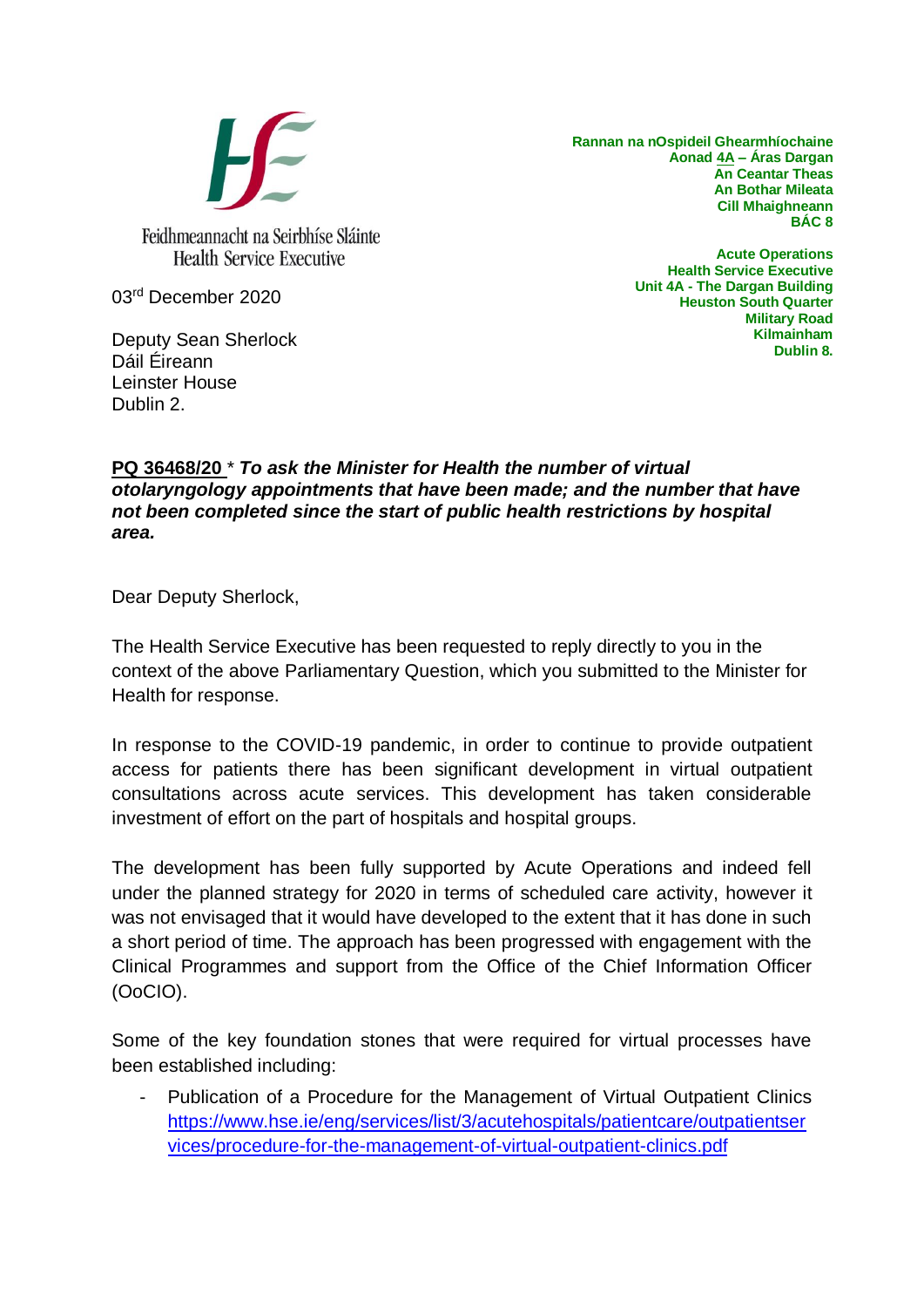- Preparation and publication of a patient information leaflet: [https://www.hse.ie/eng/services/list/5/cancer/patient/leaflets/virtual%20health](https://www.hse.ie/eng/services/list/5/cancer/patient/leaflets/virtual%20health%20clinic%20%20web.pdf) [%20clinic%20%20web.pdf](https://www.hse.ie/eng/services/list/5/cancer/patient/leaflets/virtual%20health%20clinic%20%20web.pdf)
- Provision of clear guidance around the use of Telehealth solutions ensuring Data Protection and GDPR compliance needs are understood and met
- Seeking a position from clinical indemnity on the provision of care using a virtual approach: [https://stateclaimsagency.newsweaver.com/icfiles/4/83122/239283/544619/5e](https://stateclaimsagency.newsweaver.com/icfiles/4/83122/239283/544619/5edf2038e348dfe92c6c617e/risk%20advisory%20notice%20-%20telehealth.pdf) [df2038e348dfe92c6c617e/risk%20advisory%20notice%20-%20telehealth.pdf](https://stateclaimsagency.newsweaver.com/icfiles/4/83122/239283/544619/5edf2038e348dfe92c6c617e/risk%20advisory%20notice%20-%20telehealth.pdf)
- Working with the Business Intelligence Unit (BIU) to ensure that virtual activity could be reported nationally in a similar manner to face to face OPD consultations.

The elements above have been achieved in collaboration with the OCIO, National Telehealth Steering Committee, Clinical Programmes, BIU and Acute Strategy from a national perspective and with continuous engagement and collaboration with Hospital Groups through the Scheduled Care leads.

In relation to the question raised on virtual otolaryngology appointments that have been made; and the number that have not been completed since the start of public health restrictions by hospital area, please see the relevant details in the table below:

|                                            | *New<br><b>Virtual</b> | *Return<br><b>Virtual</b> | *New       | *Return    |
|--------------------------------------------|------------------------|---------------------------|------------|------------|
| <b>Hospital Group and Hospital</b>         | Appts.                 | Appts.                    | <b>DNA</b> | <b>DNA</b> |
| <b>Children's Health Ireland</b>           | 13                     | 259                       |            | 18         |
| CHI at Temple St                           | 13                     | 259                       |            | 18         |
| <b>Dublin Midlands Hospital</b>            | 959                    | 3545                      | 160        | 343        |
| Group<br><b>MRH Tullamore</b>              | 198                    | 1259                      |            |            |
| St. James's Hospital                       | 339                    | 1557                      | 67         | 205        |
| <b>Tallaght University Hospital</b>        | 422                    | 729                       | 93         | 137        |
| <b>Ireland East Hospital Group</b>         | 219                    | 1778                      |            |            |
| Mater Misericordiae University<br>Hospital | 93                     | 354                       |            |            |
| St. Michael's Hospital                     |                        | 352                       |            |            |
| St. Vincent's University Hospital          | 123                    | 1049                      |            |            |
| Royal Victoria Eye and Ear<br>Hospital     |                        | 23                        |            |            |
| <b>RCSI Hospitals Group</b>                | 808                    | 1971                      |            | 19         |
| <b>Beaumont Hospital</b>                   | 666                    | 1482                      |            |            |
| Louth County Hospital                      | 50                     | 20                        |            |            |
| Monaghan Hospital                          | 47                     | 235                       |            | 17         |
| Our Lady of Lourdes Hospital               | 45                     | 234                       |            |            |